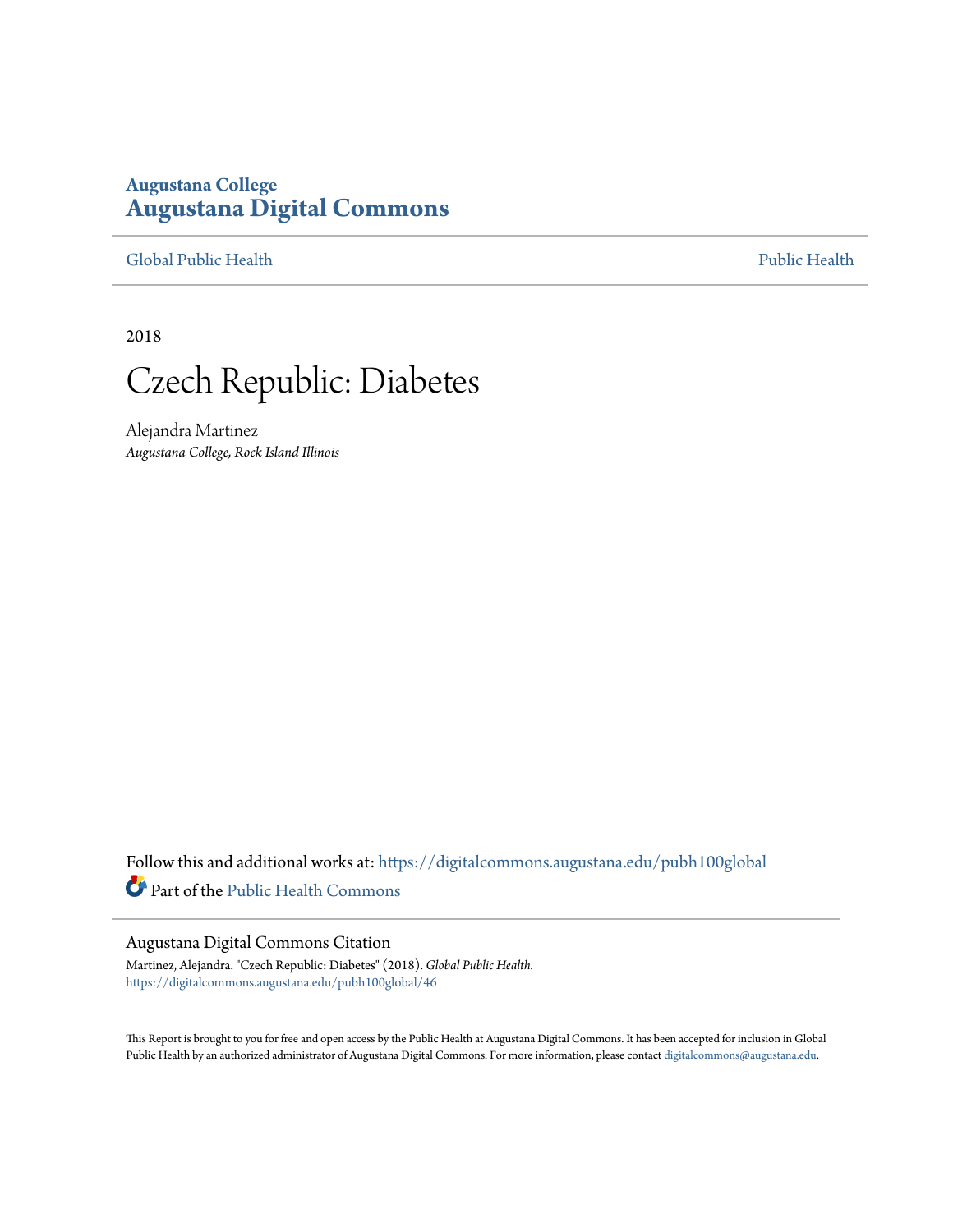# **Diabetes in the Czech Republic By: Alejandra Martinez**



**Location:** In central Europe, bordered by Germany, Austria, Slovakia, and Poland.

## **Population:**

A total population of 10,543,000 as of 2016 (World Health Organization or WHO); the total ethnic population is composed of 64.3% Czech, 5% Moravian, 1.4% Slovak, 1.8% other, 27.5% unspecified (2011 est.); the nation is 10.4% Roman Catholic, 1.1% Protestant, 54% other/unspecified, 34.5% none (2011 est.).

#### **Political Structure:**

The nation is currently a parliamentary democracy with a Chief of State President Miloš Zeman and Head of Government Bohuslav Sobotka. The three main powers are the executive, judicial, and legislative. The president is not only commander in chief of the army, but also appoints the prime minister, signs enacted laws, and ratifies international treaties. The prime minister has supreme executive power, the right to plan for most of the global and domestic policy, and has the ability to select ministers. The judicial court judges are appointed by the president for a lifetime. Lastly, the legislative branch may pass bills, have parliament holds, modify the constitution, and declare war ("Czech Republic: Government," 2018).

## **Major Challenges:**

The nation's current healthcare system could be improved to assure that citizens and non-citizens have access to quality healthcare. According to "Primary Healthcare in the Czech Republic," healthcare is mainly provided through statutory health insurance, consisting of private health insurance funds. Healthcare is, therefore, offered through a compulsory insurance model where private insurances pay portions of fees. There exists a fee-for-service care that is based on mandatory employment-related insurance plans. Thus, poor populations would be at greater risk. Specifically, within the health field, access to diabetes treatment and doctors must be improved in order to provide treatment for all patients. Other internal challenges include the inability to hold a rapidly aging population, the

lack of skilled workers, and a non-functional educational system. In addition, 9.7% of the population lives below the poverty line (2015 est.). External issues the nation faces includes controlling illicit drugs and improving transportation ("The World Factbook," 2018). In fact, a project for modernising a railway is underway for quicker connection between the capital Prague and the German border.

#### **Public Health Issue and Epidimiology:**

Diabetes mellitus is a life-threatening disease in which high sugar levels are found in the bloodstream (Kocová, Novák, & Šídlo, 2016). The reason for the high levels of glucose in the blood are due to a relative or complete lack of insulin. Without insulin to signal the body to absorb sugars, the sugars build up in the blood causing various problems. Such issues, however, may take a long period of time to be noticeable, which makes diabetes a risky disease. There are two most common types of diabetes. Type 1 diabetes is characterized by beta cells destruction, which then causes an absolute insulin deficiency. Thus, the individual becomes insulin dependent. Genetic and environmental factors may lead to this type of diabetes and, as of 2013, almost 59,000 individuals suffered from type 1 diabetes with a prevalence of 560 diabetics per 100,000 people living in the Czech Republic. In addition, the prevalence of type 2 diabetes is alarmingly greater than that of type 1 diabetes. For type 2 diabetes, as of 2013, there were more than 789,000 diabetics with a prevalence of 7,515 per 100,000 inhabitants in the country. This type of diabetes occurs due to insulin resistance and insulin deficiency in the body. As demonstrated in Koková, et al. (2016), the groups of people mostly affected are the elderly and males (as shown below). The risk factors for type 2 diabetes are advanced age and obesity: nine out of ten victims of this type of



diabetes are overweight (Koková et al., 2016). Further on, the prevalence of diabetes continues to grow annually. As

the population grows old, more cases are expected to emerge, which means that not only